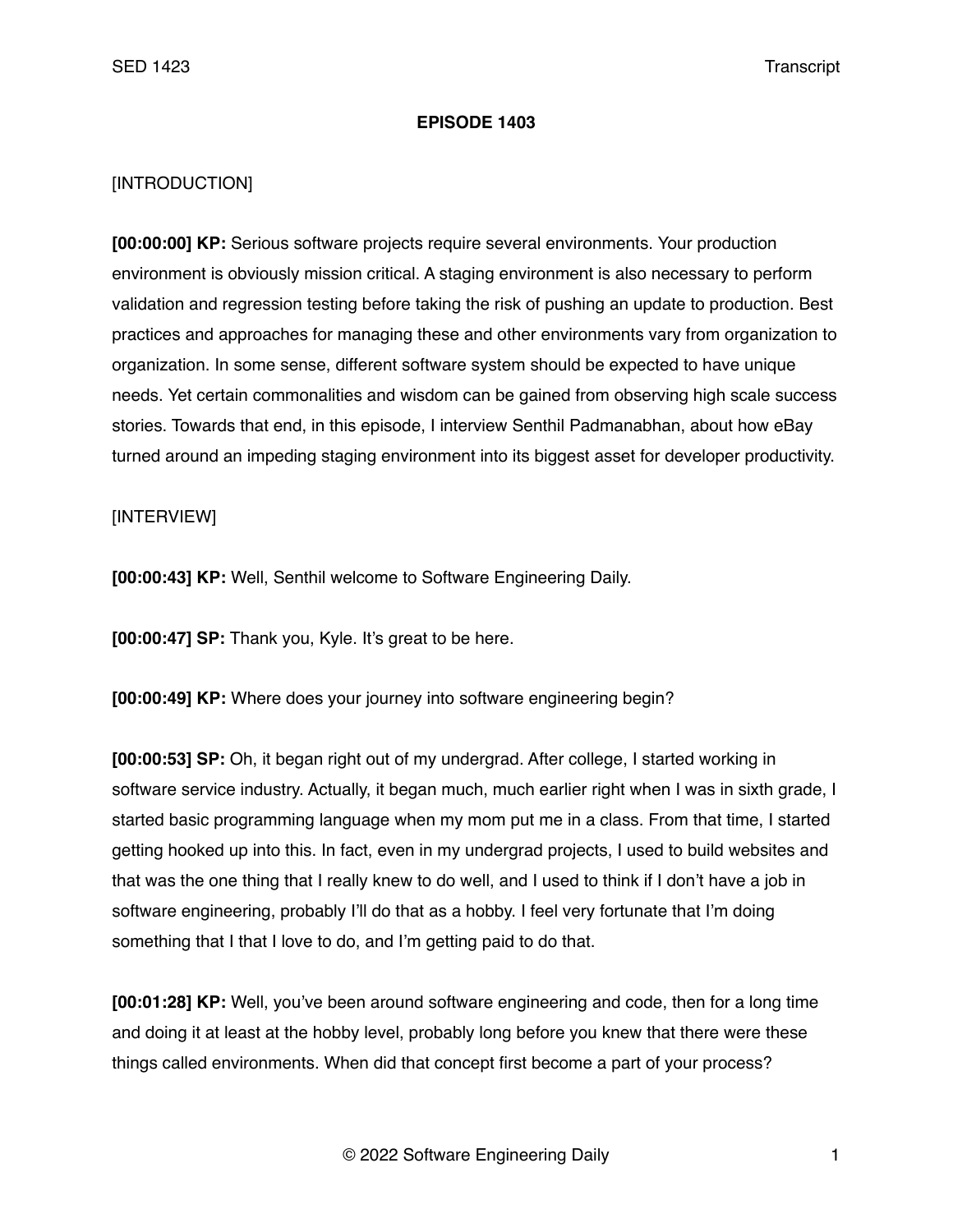**[00:01:40] SP:** I think when I joined an organization, like a big organization like eBay, or before that Yahoo, this concept of environments became known to me, but I was a junior developer at that time, but everything was already there for us to play around. But I also understood one thing is that like any implement in that environment has this multiplier effect, because that's the software that takes your software to your customers. It's like a mini operating system, which is for your application software to go and reach your customer. Any improvement you do there, it has this ripple effect of having a huge impact on developer productivity. While I was working in the early days, I was not working on environment, I was working on application space. Then I used to take it for granted when things all worked well. But when things don't go well, is when I found out how much of a pain it cost for developers, and it's been a big frustration point.

I started appreciating the value that environments provide. As I went through in my career, and I'm at a point where I **[inaudible 00:02:38]** developer, staging environment for eBay, the eBay marketplace. That was one of my primary goals, is to make sure that I unblock developers. To me being blocked is a worse outcome than being wrong. Because being blocked means you're not doing anything, you're just waiting on thing and that's just unacceptable. That's one of my primary principles on how I look at environments.

**[00:02:38] KP:** I think most people are going to agree on the definition of the production environment. Is there a somewhat universally accepted definition of what the staging environment is?

**[00:03:10] SP:** I think so, yes. I think in the software world, just like how staging applies in outside of the software world, like in an act or a play, or in real estate, right? It is the platform where you put something where you deploy something before it goes to production. I think that's a sort of a high-level definition of what a staging environment would mean. But having said that, it becomes subject to when we go into the details, because the environment can be many things starting from your app server, from your application services, all the way to your databases, along with all the other auxiliary systems that are required for a system to be up from your ETL jobs like Kafka, your pipelines and things.

Various companies have different definitions, where they just host some of the subsystems in a different environment and just leverage the production environment for the auxiliary systems. It

© 2022 Software Engineering Daily 2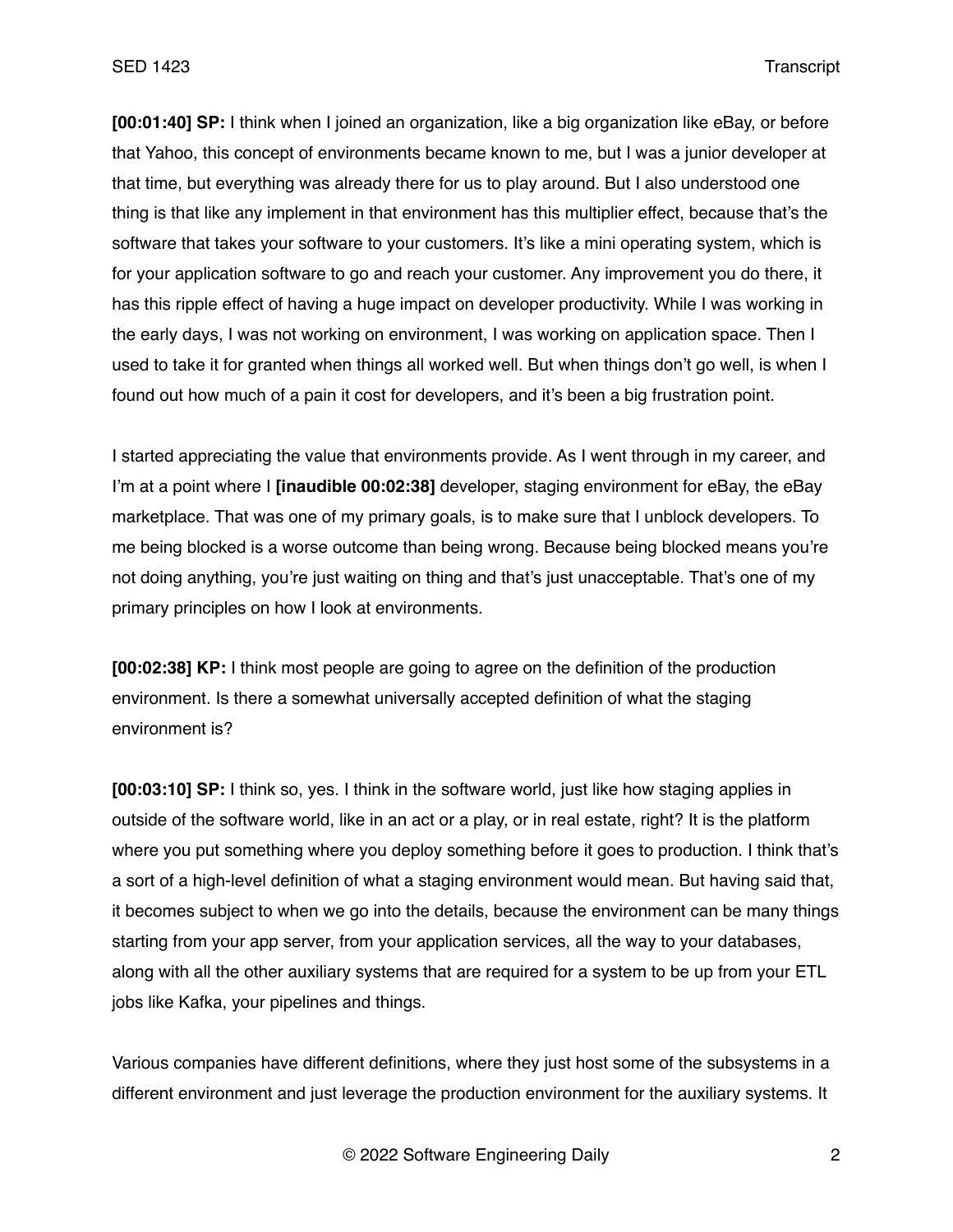depends, like you ask every organization, they may come up with a definition. But the overall idea is that, it is something that your end customers do not see. It is something that is for the developers to confidently deploy software before it reaches your actual users.

**[00:04:17] KP:** And do organizations need a single gatekeeper who manages that or is it something that gets distributed across teams?

**[00:04:24] SP:** The answer is, it depends. But what I have found out in my experience, is having multiple environments to manage eventually becomes a nightmare, both for the management perspective, also from an application developer perspective. Having less environments is actually better. The more automated they are, it's even more better. My preference would be to have one environment called the staging, which is basically a replica of production, but you just have your next version of your software, the Nplus1 version of your software constantly deployed, and you tested with all the other things that are there in your system. So that when it goes to production, you know it's working. My preference would be to have one environment called staging for the whole organization where you can confidently deploy.

**[00:05:08] KP:** What do we need beyond that, especially in a scenario where maybe two disparate teams are collaborating on the interface between their two mutual software systems.

**[00:05:17] SP:** I think in that case is when the things, you got to more towards the left or right. If you think about a software release pipeline, it starts from your source code. That's where your code repository, like GitHub, GitLab, they are there and then – so once you do your coding, you check in it, you can then do a lot of unit testing around it, where you don't depend on anybody else. It's just that you're testing a very small unit of your software. And then comes a little bit more than that, it's where the functional testing comes in where you can test your interface as you pointed out, and that's possible if you do a contract-based testing, where you clearly define your schemas, and you test your endpoints and make sure your schemas are all working well and good.

Then you come to staging where you just do integration testing. You need all these things before staging itself, where you have a good unit testing environment, where you build the test pyramid starting with unit testing, you write a lot of unit tests, and then you do this functional or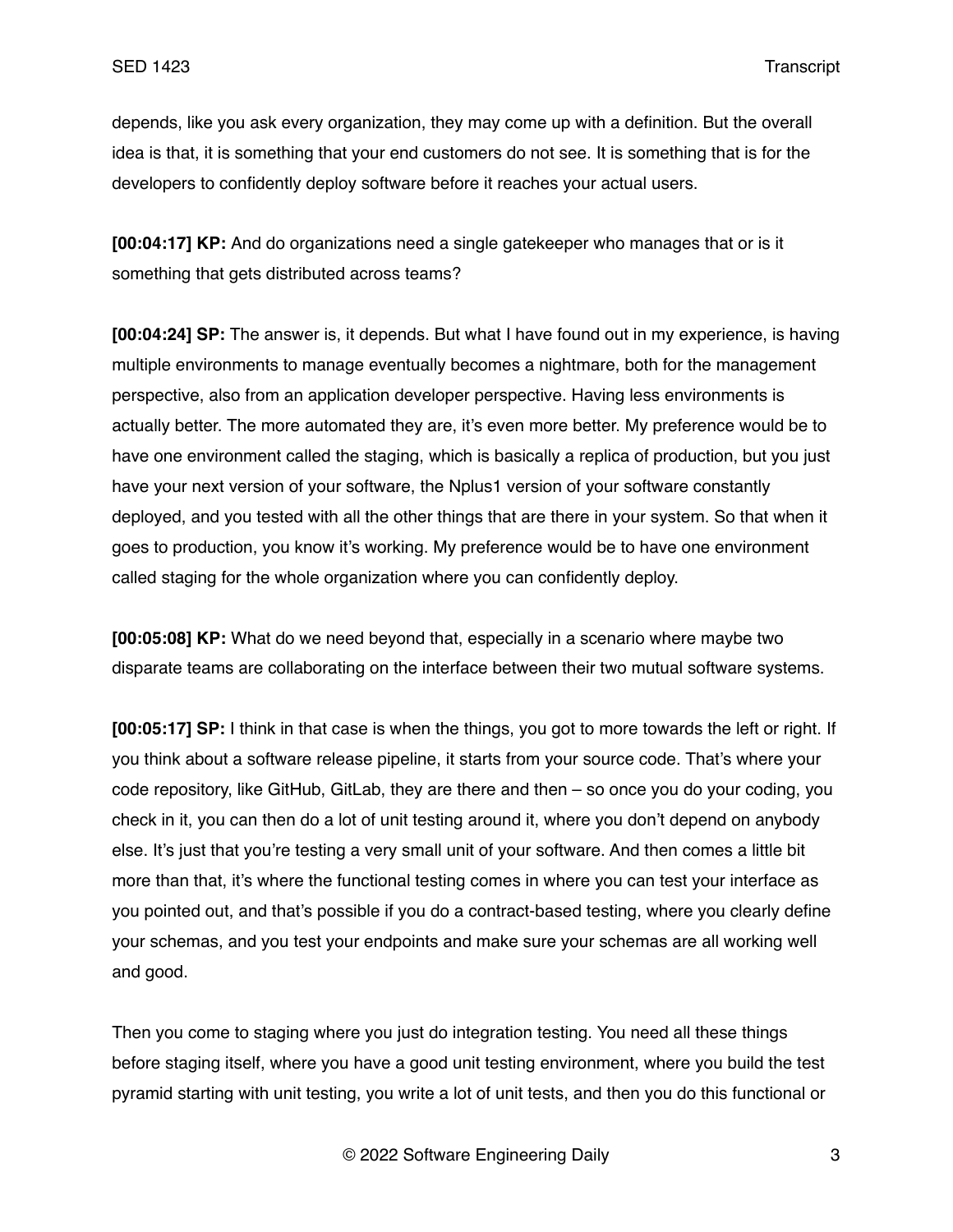competent level testing, and that you leverage techniques like contract-based testing. And then you come to an environment like staging where you do your full integration testing. Having said that, we are also looking into ideas where if you have a really good solid staging environment, you can also leverage that one environment by making you do stuff which is isolated to your dev environment, meaning, instead of having an environment isolation itself, you can have a request isolation where every request has a special headers associated with it, which instead of taking you to a different environment, it just takes you to a local dev box or your local testing area and you can validate them.

**[00:06:50] KP:** You've shared the wisdom that less is better and I tend to agree with that. With that minimalism in mind, can we be sure we actually need staging?

**[00:06:59] SP:** That's again a great question. In fact, a blog that I published recently Staging Dichotomy, I tried to answer that question, because – just to give some history, eBay has been having a staging environment starting the early days. But in the recent few years, it has reached a state that it was not be – it was not usable, it became a very big frustration point for developers. And when we did a developer survey that was highlighted as one of the biggest pain points. It was because like in 2019, the environment was very broken, it was very unstable and nobody maintained that functionality. We had two options, either to go and fix staging, or we needed to forget about staging and go to production directly to test it, because we do continuous deployments, just only tiny delta that goes to production every day. And why not, we just leverage this one well-built production environment.

But again, context matters here. We figured out that it's not – it's easier said than done. When production testing is okay for readerly use cases. But when you have right use cases, and when you are an e-commerce company like eBay, where payments is involved, where a lot of transactions are involved with real buyers, and sellers and real items, that gets tricky. We do not want to have a scenario where we – there is no margin of error allowed in that sort of a scenario where you can play around with payments. Even in read-only use cases, it becomes problem when we run like thousands of test cases, because you start polluting the metrics behind it. You can add a dimension call, it's a test metric. But even then, that has to proliferate through the whole pipeline and that becomes another problem. At least in the context of eBay, and I think many other companies would need an environment where engineers can safely do mutations,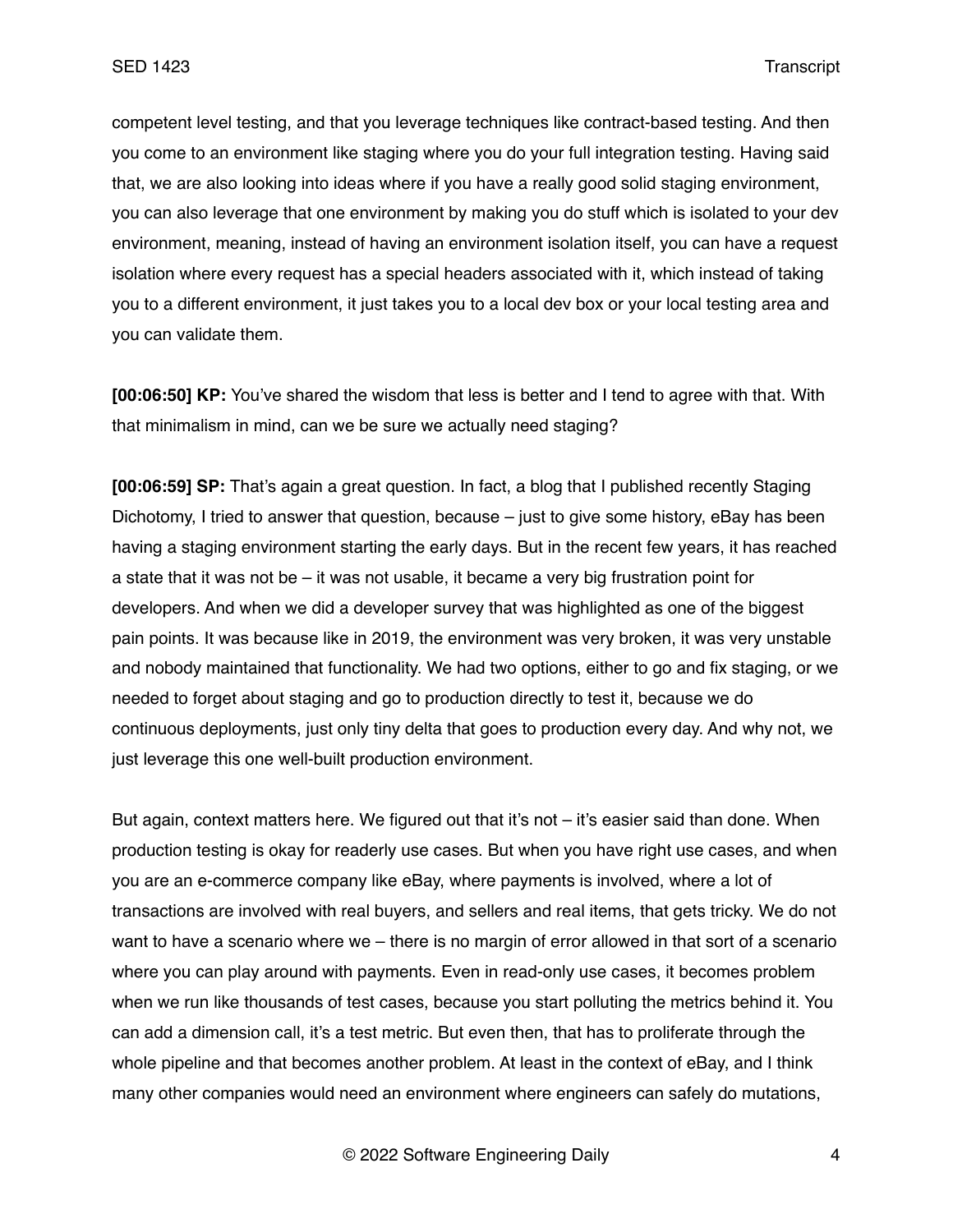and deploy the **[inaudible 00:08:37]**. They should be confident to write whatever integration test they want, rather than having any limitation. The answer is, it may work for some companies, but not every organization.

**[00:08:46] KP:** Well, I'm curious what happened to the staging system as it was then. Do you sunset it with gratitude for the service well done to that point and start fresh or is it something you overhaul?

**[00:08:57] SP:** What we did was, when we started looking into it, right, we decided that, okay, the question of whether we need a staging or not. We decided we need a staging. The next step was, okay, what do we do with it? Like, either, as you said, do you scrap the whole environment and start something fresh or should we just go and fix the things that are broken there? That's when we did an exercise, which was just not a technology exercise. It was more about an exercise on our philosophy on how we do big initiatives. That was to be very specific as possible, because people like to make generic statements because they are easy to make. One such statement that was floating around in eBay was, "Oh! Staging is broken." That's true, because it's reflected everywhere. But that doesn't let us know what to work on, because staging is broken, it's a pretty useless statement, because it doesn't tell us what to do.

First step in our journey is we went to this statement and we tried to make it as specific as possible. We partnered with one of the domains and we started analyzing what two engineers mean when they say staging is broken. That was – basically, it was three things that we found out. One was, the staging data was not usable. It was because it became very processed over a period of time when people were just abusing staging and it doesn't return you any solid information. It has like millions and millions of items, but none of them had images, or all of them had the same title, which was pretty useless. We had to fix the data. The second thing was staging environment was not stable. But more than not stable, it was not predictable. I think that was the biggest annoyance, because sometimes it used to work and sometimes it doesn't work. Sometimes the builds take five minutes, sometimes it takes less than 30 seconds and so that predictable performance was lacking.

The last was more about a cultural mindset problem where, since engineers knew that their environment was not stable, they were not maintaining functionality. Since the functionality was

© 2022 Software Engineering Daily 5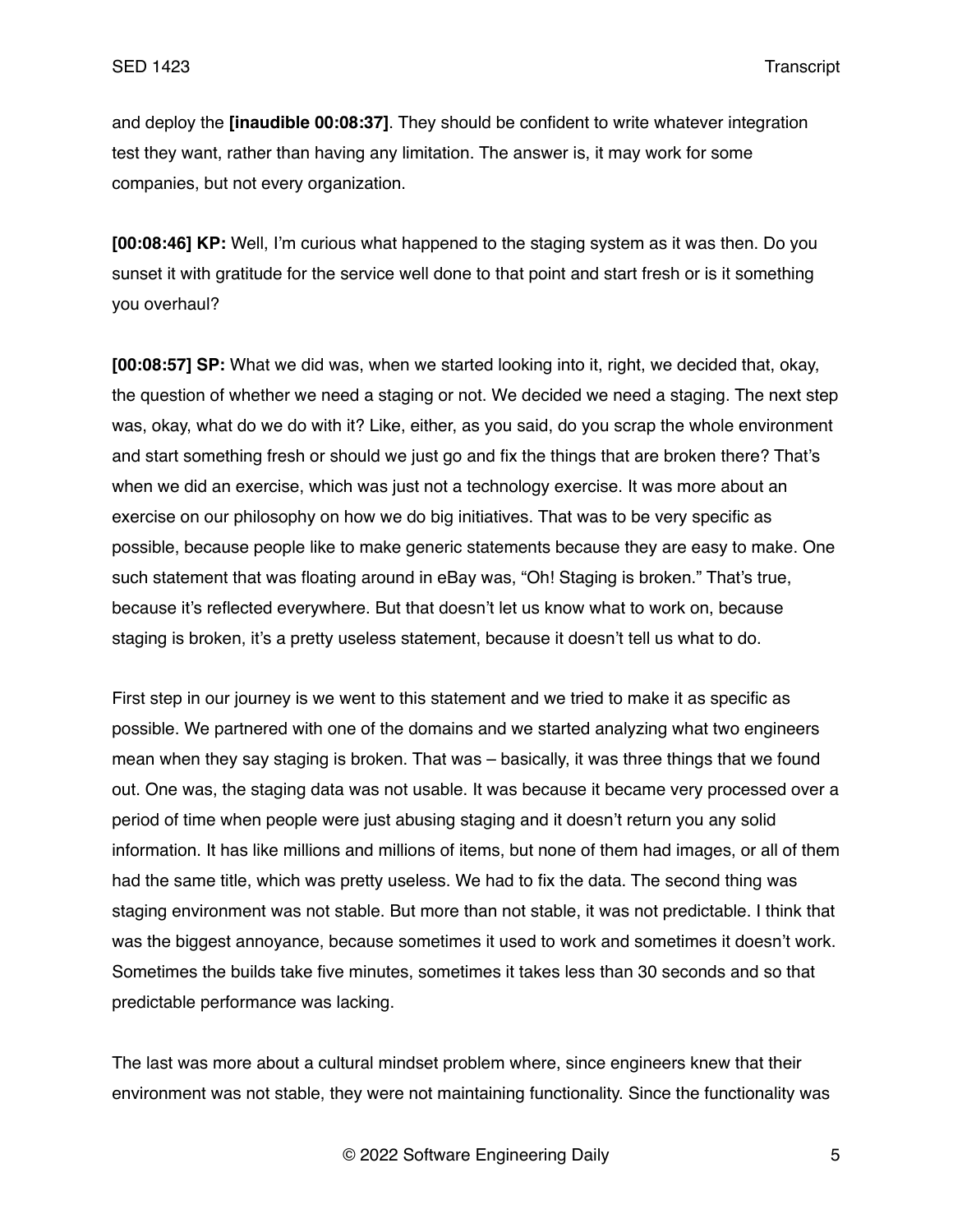not met, the infra engineers were not monitoring, staging and giving the love it needs. If you fix the first two, probably the third will be fixed. We found out that, okay, we don't have to take away everything, we have a system in place. Let's go and attack each one of them individually, and we attack them and that became the new staging environment as you see today and it has had a huge impact on developer productivity in the past **[inaudible 00:11:14].**

**[00:11:15] KP:** When it comes to data, I can understand where you'd end up in a place where staging environment has just cruft the result of different integration tests and things like that. If you want to provide a more production- like experience, what sort of options do you have?

**[00:11:31] SP:** We looked at various options here, the first option, we look to us, like, "Why don't we go and create the data? I mean, that seems to be the most obvious thing, right? Okay. You need this quality data, why don't you go and create it." But again, that is very tricky, in a sense that it is okay to create a lot of data, which looks the same. But if you want to create items, in our case, in any base case, its products and items, which has these 20 different skews with each skew having a valid image of, like let's say, you have a shirt with many different colors, each having a different valid image. This combination of each having a resale price, and then with the different shipping options and a return policy. This combination was just practically not possible for our engineers to create because there are hundreds and thousands of test cases.

I mean, we need proper backing in order to do that, and there were no proper APIs exposed, because the APIs that we had, were more business driven APIs and not test case driven APIs. The solution we came up for that, in hindsight, looks pretty obvious is like, take a very tiny subset of our production data, which has high quality because they are real listings from real sellers and buyers, and move to staging environment in a very privacy preserving way. So that you get the high quality, but you still preserve privacy so you get the best of both worlds. Unfortunately, for us, listings are public information, because products are public. The only thing we had to anonymize was the buyer seller and some other aspects of an item, which we implemented in a pipeline and that's what is effective today at eBay.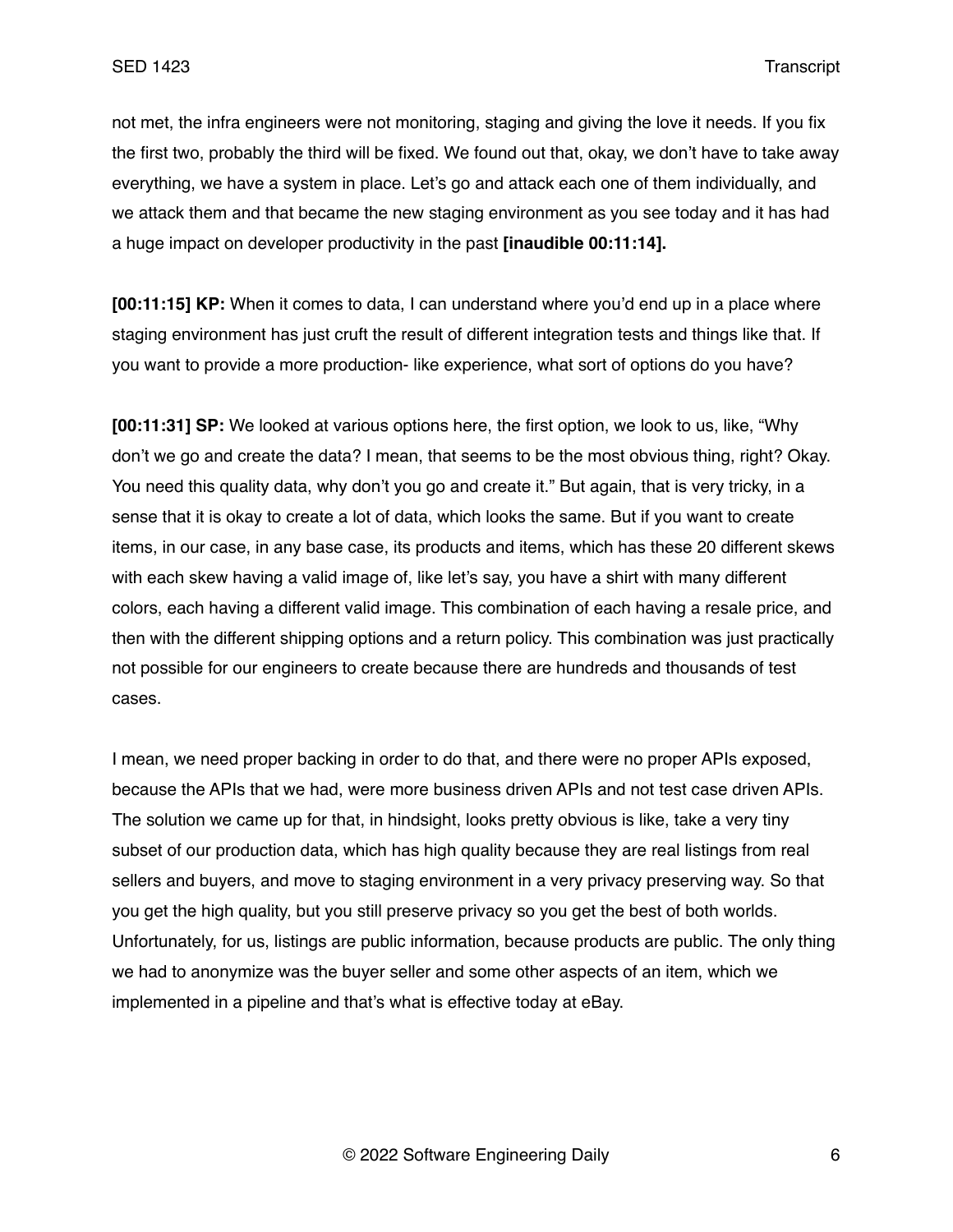**[00:13:01] KP:** That addresses the data in some very nice fashions. You'd also mentioned that the instability and unpredictability of the environment was a challenge. How do you improve upon that?

**[00:13:11] SP:** What we did there was, again, we went next level deep into being specific on what it means that we had an unstable environment or an infrastructure. It was basically on the hardware part of things, that's what most of the things were done. And also, on the monitoring and remediation part. The first thing is, the staging hardware was not getting updated in the way production hardware was getting updated. For example, our load balancers were a little outdated, right? And one load balancer was new, but the other one was outdated, something like. So combination where everything was not in the state it has to be. We went in each layer, starting with a load balancer and fix the old ones and the new ones. Then, we also did an exercise of cleaning up, freeing up spaces over there. Every load balancer works in the same way it's supposed to work.

Then we also went and created a new availability zone for staging, where we had new hire clusters deployed. So that staging also has the same failover like in production, whether it's a disaster recovery, traffic goes from one zone to another zone. And then wherever the user is close to, then it goes to that particular zone, so we did that. The other thing we did was the database, the database hardware again, was too much outdated. We did a full overhaul of the database where we moved into new hardware with the new instances of our Oracle DB, which is our predominant database along with all our NoSQL offerings. Once we did everything, we saw immediate impact in this predictability. Every request took the same reasonable time.

Then we did another thing was, the monitoring and the support system was not in part of production. We had a lot of state-of-the-art monitoring tools for production. Unfortunately, due to a lot of firewalls and things, those tools were not able to connect to our staging environment and monitor the systems like CPU, how your database is doing and things. We fix that, we fix those monitoring tools. Now, the same interface that we use for production can also be used to monitor staging with just flipping a switch, saying, "Hey! I want to monitor staging and production." And then we also have dedicated videos like technical duty officers, just like in production for staging. I mean, in a smaller scale, who continuously monitor them and act upon them in a way that these things are all always up and running. That's how we sort of address the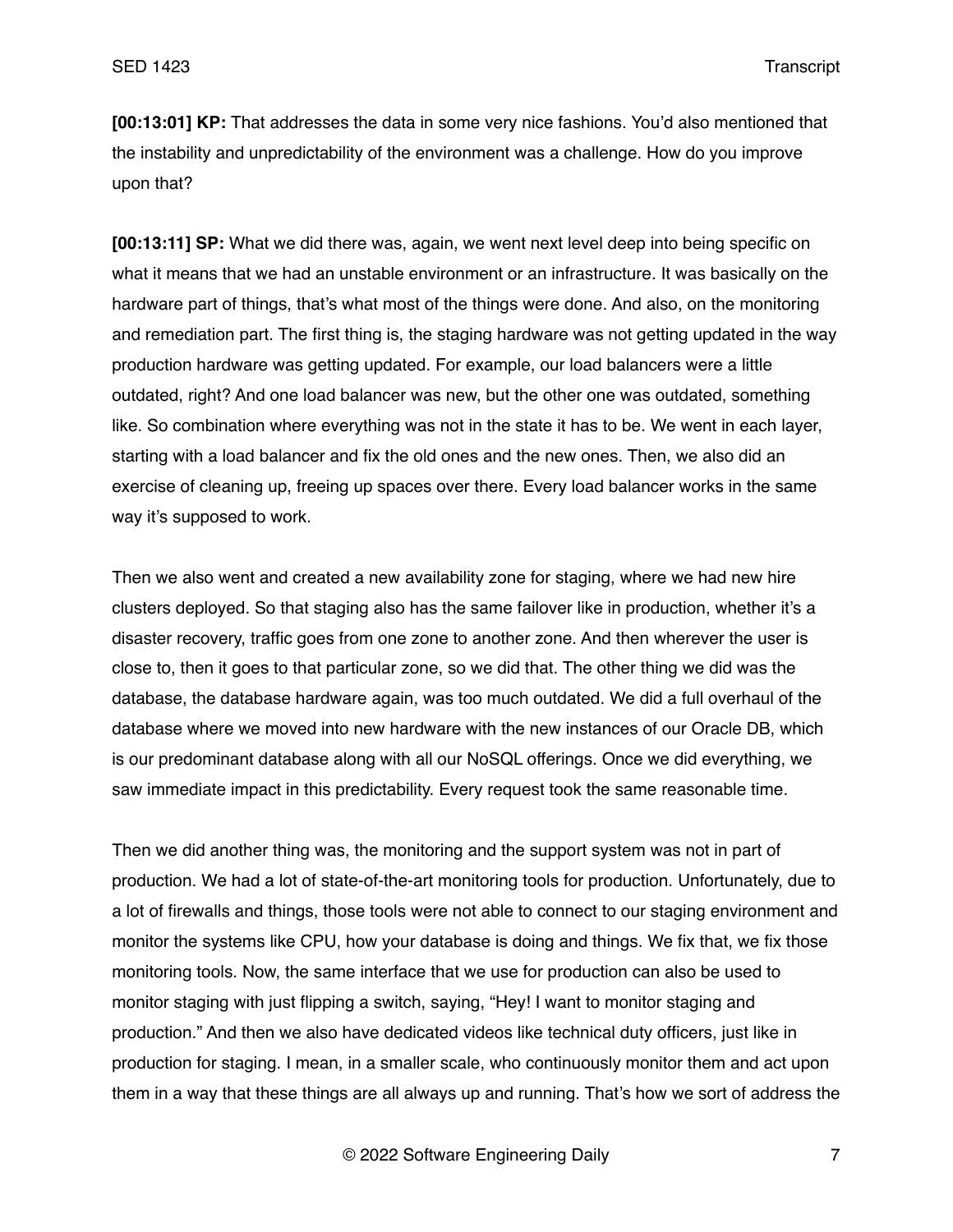environment problem, and every step, these are improvements. The data and the environment was ready, so the only thing we had to tackle was the last one, which is solving the commitment and the cultural mindset problem.

**[00:15:34] KP:** What were the biggest quick wins or low hanging fruit achieved initially?

**[00:15:39] SP:** For the data, biggest thing was that developers have very delighted that they don't have to worry about a new project that's coming up when we're testing a particular scenario before it goes to production. Because when the write integration test case is, there was a lot of hesitancy in the earlier days, because they have to first go and create this data and that was a nightmare for them. They were writing less integration tests, and they were trying to rely more on production to do the testing, which is not the right way to do because in production, you are again, your hands on tied on doing mutations.

As soon as we move the data, engineers started writing integration test cases, in a way that they're supposed to, right? They were very confident in writing integration test cases. That was an immediate quick when we saw that the count of integration test started going up. The second immediate thing we saw was also the pass rates, because the flaky tests had a big problem in our whole industry, right? Because the false positives over a period of time dilutes the value of a system. We want to avoid that as much as possible. So with the stable data there and the stable infrastructure in place, the false positive started reducing. I think these were the two quick wins that I would highlight, which really helped us in terms of developer productivity in like **[inaudible 00:16:51]** when we started doing the project itself.

**[00:16:54] KP:** eBay's production system must have some interesting dynamics that you don't see it every place, given its scale, and what the site may do. For bidding on things that can go down to the wire, there's probably problems that companies like eBay, and maybe only Ticketmaster and a handful of other people have to face. Do those unique challenges impact the way you have to think about testing or set up environments?

**[00:17:16] SP:** That's true. I think it's a very valid question. I think the auction mechanism in eBay is a very unique system in the world, where we have to tackle all these efficiencies. When we did the staging implementation on the infrastructure side, and on the application side, this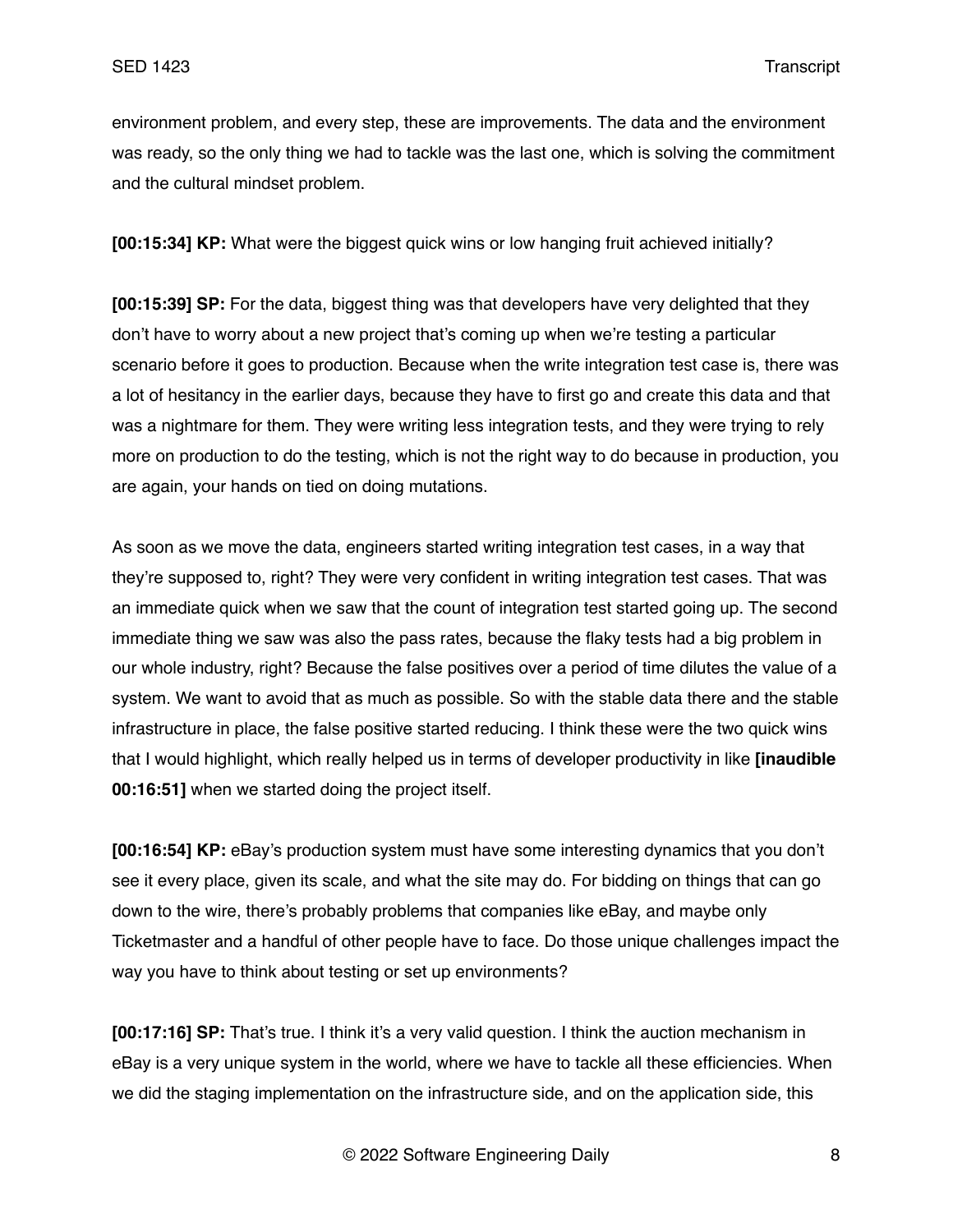was one of our criteria for measurement on how much parity we have with production. We had to run these test cases, numerous times to make sure that we have reached that level of parity and only when we reached and we'll get that confidence as we sign off and saying, "Okay! We are done with this particular area or with this particular domain." And again, that's the past rate, which I told you also reflects on the scenarios, when test like these in the past used to fail, and when developers go and see. It used to be a false positive, it was like  $-$  it's actually a scenario, which works fine. But due to some stability and data issues, it was failing. Or due to this firewall issues, were these – even a millisecond, difference matters. We can really – but once we started addressing these things, the pass rate improved dramatically and we are able to tackle those unique challenges, which are very particular to a company like eBay. We put some extra focus, I would say on those scenarios in the early days, which has helped us also make great progress when we were able – went towards the end of the initiative.

**[00:18:27] KP:** When I began my career in software, there was a lot of ceremony around releases. We might even take a downtime. There's been much more of a trend towards continuous integration, continuous deployment and these sorts of approaches. You can move really fast, maybe some companies move a little too fast. Is there a general philosophy or approach you have to the release cycle?

**[00:18:47] SP:** The way I look at release cycle is that as an engineer, the primary responsibility of an engineer should be to check in code, and then one, and then submit a pull request. Meaning, to verify the code and make sure it follows the standards. Then another human, another engineer reviews it, one or two engineers, and then they approve it, right? Once approved, it has to go – the system should take care of deployment. My philosophy here is that deployment should be behind the scenes. An engineer should not be worrying about a deployment when it happens, or whether even if it happens or not. They should be more focusing on developing applications, and checking in code. Once that PR is upload, it's the system which takes care of taking it from – there should be no human involved from the time your PR is accepted to the way it deploys. It can happen one time, it can happen 100 times in a day, it should not matter. It should be something like breathing, I say to people like, you don't think about it, but it's the most essential thing that you have to do.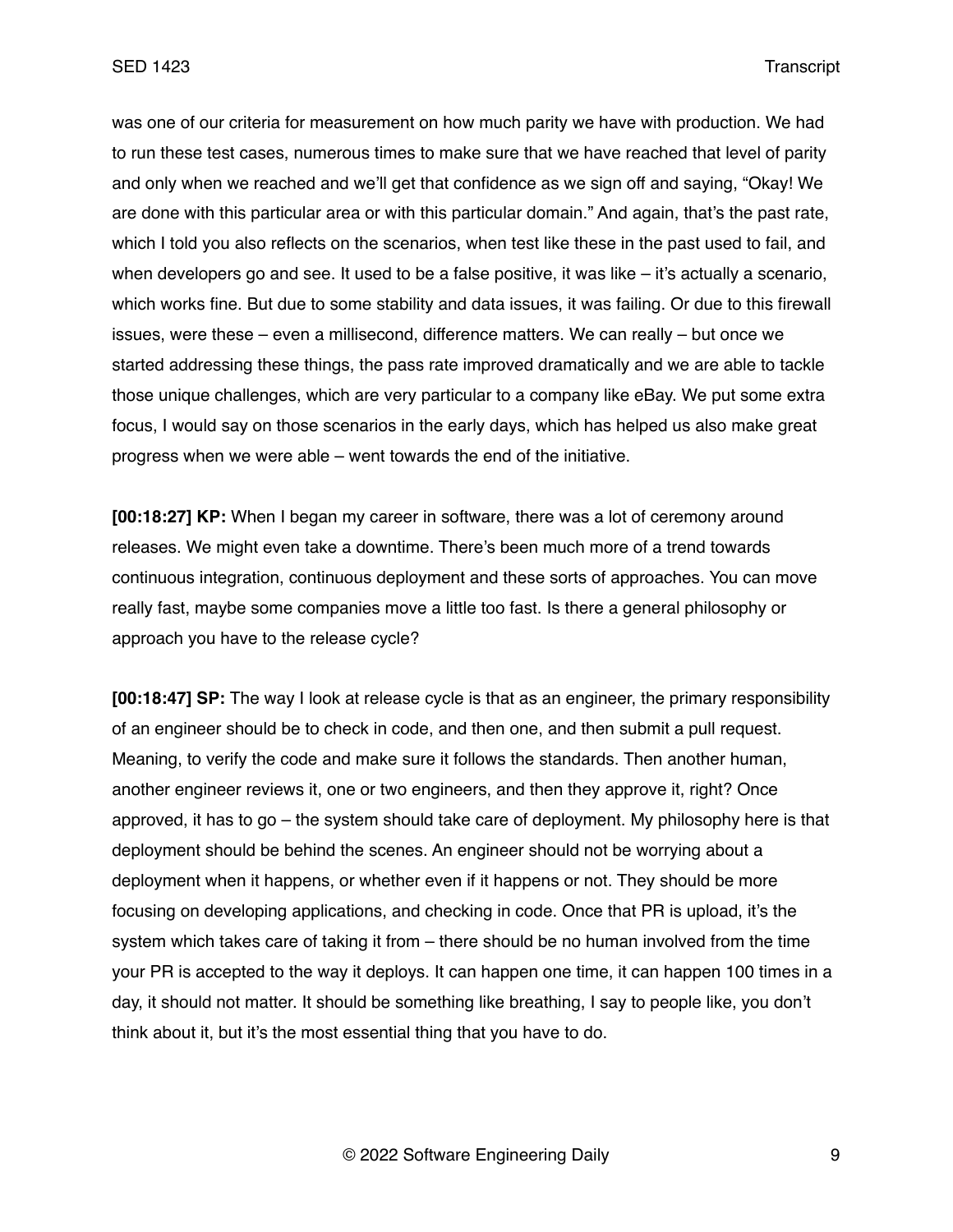You should not have that thought in your mind. When is this code going to go to production? I mean, that's like the North Star goal that we are there. Some teams in eBay are doing it, not everybody. But that's my principle on how deployment should work. Because that becomes just an artifact of your development which doesn't need any humans involved. I remember the days when deployment used to happen, like we used to hold on things, then we used to roll out, keep monitoring, every developer used to – see the metrics and things like that. I don't think it's scalable in this new world without hyper competition where features get rolled out so quickly in a very good quality fashion. I would say deployment should be behind the scenes, that developer should not be thinking about it.

**[00:20:25] KP:** Well, having a staging environment with a lot of parody towards the comparison to production has some obvious benefits for developers, like we've mentioned, probably also QA engineers will be happy. Are there any other beneficiaries, could perhaps a data scientist or machine learning engineer see some benefits from this process?

**[00:20:45] SP:** Yes, absolutely. I think the data scientists, to some extent, can use a lot of the data that we have migrated to do more mutations on it and try to do some training on these environments. But we found another side effect because of this is like, since we have this data available for us, we also gave it to our design team to start building these new mock ups and UI using this data that we migrated. Because usually, what happens in a traditional system is that, designers when they develop screenshots, we're sharing with executers or when they come up with these novel ideas. They use stock images and photos, but they are not a representation of the real world. But now, we have these anonymized privacy preserving data, which is a representation of real world, but without knowing who the users are. And now, you can come up with a sort of realistic prototypes. You really know how a product looks like with real data, because sometimes in the past, we have been in situations where the markups look beautiful, and the prototypes look beautiful. But when the product launches, it may not be exactly what you were thinking when you originally saw the mock up.

That was something that we started doing with the staging data, where you start building all these new interfaces with this data, which is more realistic representation of how the product will eventually look like. That helped us a lot in tweaking mechanisms much earlier in a product lifecycle.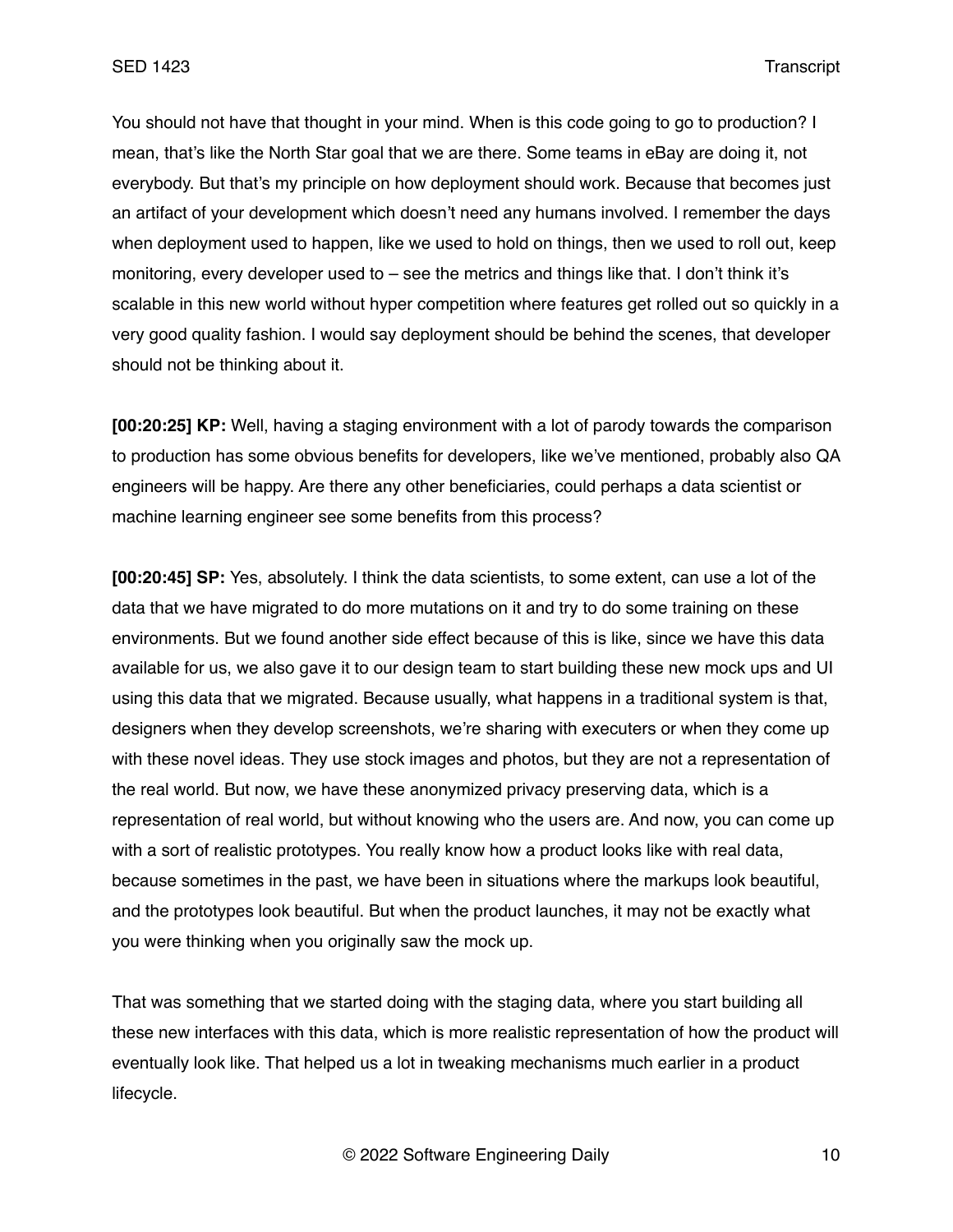**[00:22:07] KP:** Do you have any interest in synthetic data?

**[00:22:10] SP:** Yes, I think synthetic data is still required, because not every use case would be covered by this data migration use case of taking data from production to staging. We still need to create, especially in user scenarios, a lot of sign in related use cases or registration use cases that the basic scenario itself is to create the data. In those scenarios, we have another utility that we revamped as part of this process, which is to have, again, very efficient APIs to go and create data in a way that developers would have to create, not in a way for a business use case or like an entity service. It's more like, Okay, I need to create an item with 40 skews with 20 images. This is not how our real business use case works.

We have created that platform also, because that will only cover the whole spectrum of our test case needs.

**[00:23:00] KP:** We've outlined a number of ways in which development and productivity could be advanced. What about triaging, having a closer environment does that maybe give you less production incidents in some measurable way or a faster time to find things. What sort of benefits you get from that perspective?

**[00:23:17] SP:** There are couple of things I can highlight here, is that, whenever an incident happens in production now, it has become very easy for an engineer to say which item that is associated with, and immediately use the pipeline that we're able to get that item to staging. In the past, it was again a very difficult problem to deal with. Whenever an issue happens, we can immediately get the item in an anonymous way to staging and then developers can quickly use that to play around, deploy the new code and it goes to production. It has been a big-time saver for us. A lot of developers have been extremely happy on how this utility, I mean – this was – we never intended this as one of the use cases when we started. But this became a very good mechanism for us to triage and get things out. Another thing that we are also seeing in this whole system is that, since we are writing more and more integration test cases on staging in a confident way, we asked – when the code goes to production, it is –most of the time, it is thoroughly tested end to end. Because of this micro service architecture that a lot of the modern companies have, you are dependent on many, many services. Sometimes when you don't write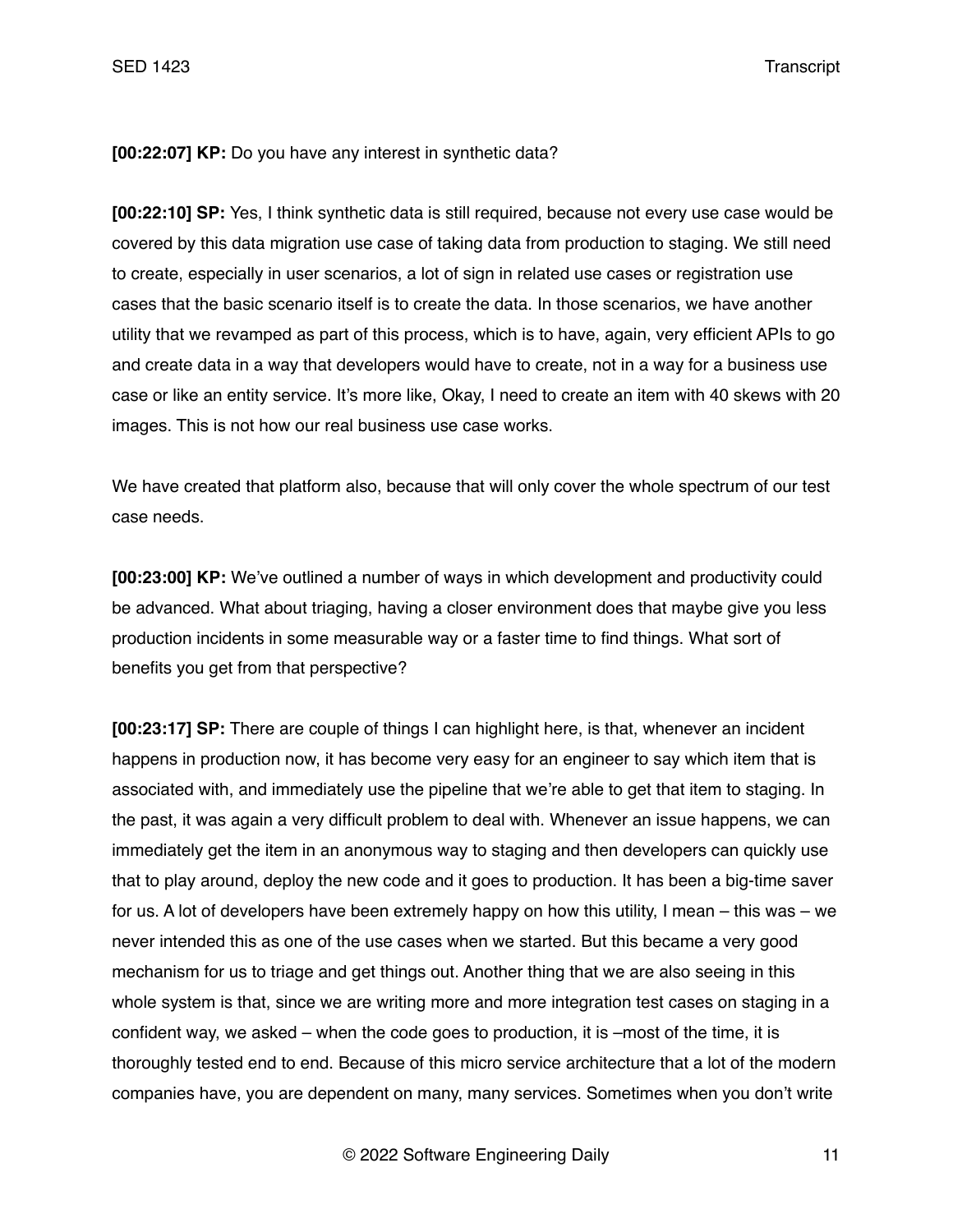confident integration test cases, you're just praying and deploying your code, hoping that everything would work fine. And if it doesn't work, it becomes a bigger cycle of fixing it.

Now, we have started emphasizing teams to code and write more and more test cases. I mean, focus on unit testing and then build the test pyramid. But don't hesitate to write integration test cases that will make the system fail. If it fails at staging, it's much easier to fix and that has also resulted in our production bills being more stable down the line.

**[00:24:54] KP:** Well, there's a path, somewhat unfortunate path. I see a lot of companies walk where they start out with a few basic tests, things are going well, they have a nice integration system. And over time, those tests are taking longer and longer until developers start skipping them more and more often. And then suddenly, they never pass anymore. In some sense, I could think you could say some of the efforts you put in were a level setting, getting things back to a usable state. Do you have any concerns that the garden will grow out of control on its own if you don't come and maintain it the right ways?

**[00:25:25] SP:** Yes, I had the concern from day one when we started this effort. In fact, I say this to my teams. I think fighting off redirection to the mean is one of the toughest things to do. It is very hard to build a good system, but it is even more harder to keep that system great. Because as you just mentioned, Kyle, it's very easy to start regressing, right? Because we have put a good system in place, but things can be – I mean, just laugh entropy, things just keep adding more and more randomness or more and more things get accumulated and you start regressing. Any good system, any successful system. If you see any successful projects, they have put this system in place where it fights regression, even tiny regressions. That's something that we took very seriously when we did this effort, because staging was good 10 years back, or whenever it was at eBay and everybody had good intentions.

But for a period of time, nobody in particular but collectively ended up in a bad state. The same thing can happen three years down the line, you're now in a good state. But as you said, things accumulate and it can go to a bad state. So we put a couple of things into place, in order to make sure that things – that regression does not happen. The one thing that we did was, we built a system called smoke, which generates traffic to staging 24 by seven, by executing integration test, P1 and P2 integration test cases every 15 minutes. Those test cases have to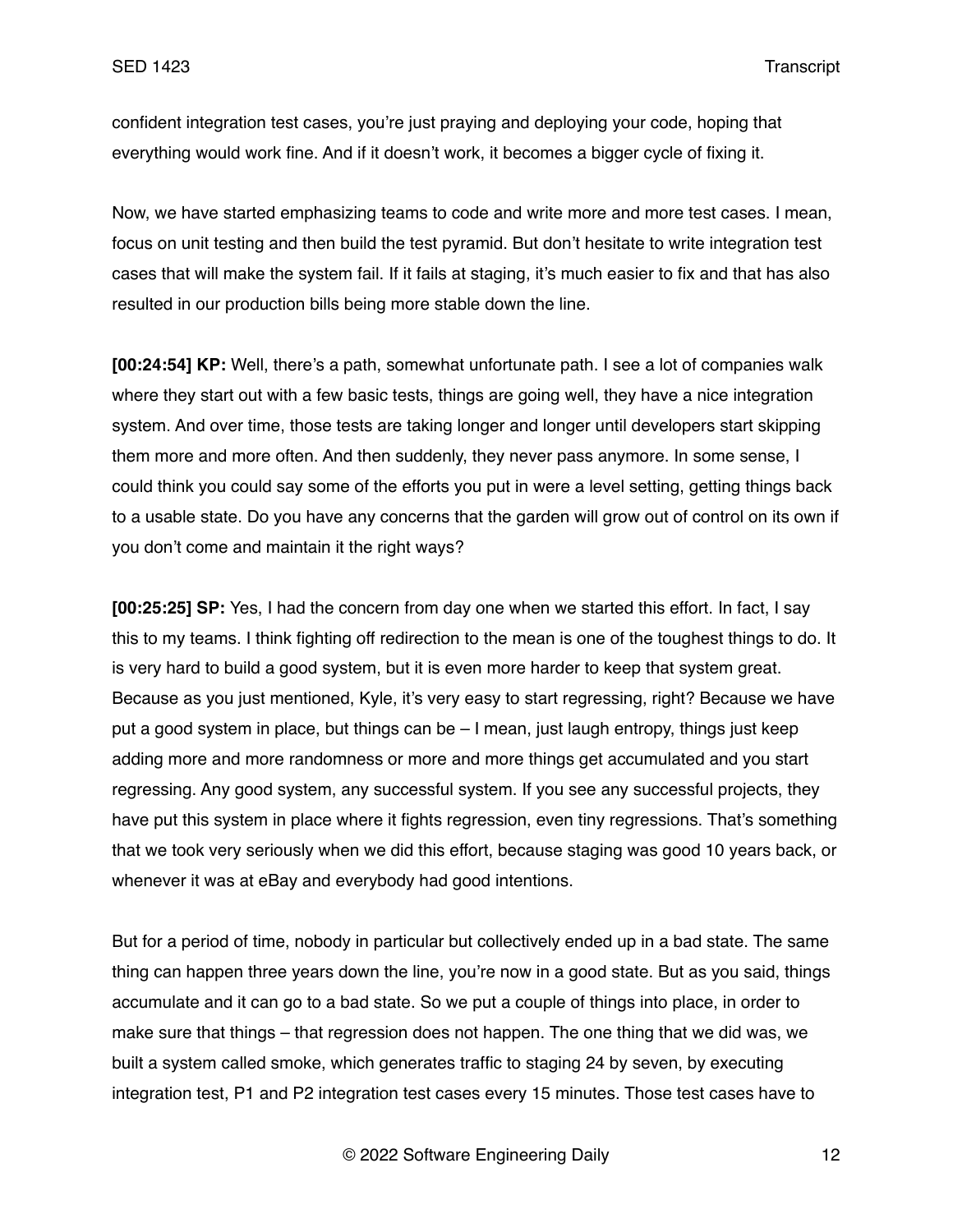run within five minutes. If it doesn't, it immediately sends a pager alert to the domain. We keep the domains in check on doing it. Initially, it was very frustrating, but then domains got used to this. The question of how I write big integration test case. I'd write like very lengthy or like time consuming integration test cases that are not possible in the system now. Because if you do that, you will not be allowed to deploy code because your smoke test would start failing, and you have to address it right away. Humans will not be the right mechanism to keep guard of these things, so we have to put the system in place. So that's one thing we did.

The second thing is also, we assigned an availability goal for all domains to be at 99% in staging. In production, it can be 99.9598, things like that. In staging, we wanted to keep 99%, which means they have every application has only seven hours of downtime every month. We put the whole system there for them to – with serious technical UD officers. Whenever that test fail, they get pager alerts, but they also have a mechanism and help mechanism where they can go and trash the problem and deploy good code. With all this in place where we have goal, availability goal, as well as a system which generates traffic 24 by seven, just like in production, we are confident that this regression will not happen and the system will only become better going forward. We are thinking that it creates a virtuous cycle of three blocks. One is this availability goal. Since you have an availability goal, it puts pressure on the infra team to make sure that they have a stable infra and in order for that to make you a good data. And if you have good data, your availability further increases, so I think it creates a good cycle for us that we can fight off this regression.

**[00:28:28] KP:** Well, it's often not easy to get resources for a project like this to go in and evaluate a system that's experiencing some challenging, and growing pains, and level set and come up with a new approach. Can you talk about the organizational steps to get resources allocated and make the decisions?

**[00:28:45] SP:** Yes, that's a very important point. In fact, a lot of times the problem is not with the technology itself, but it's with alignment. An initiative at the scale, it needs alignment, both the top down as well as bottom up, because we need proper funding. It's a very large initiative. So you need leadership support. Also, we need bottoms-up approach, because engineers should organically feel that this would make a difference to their workflow. That was what we spent the most of our initial basis with – the developer survey that we did really helped get the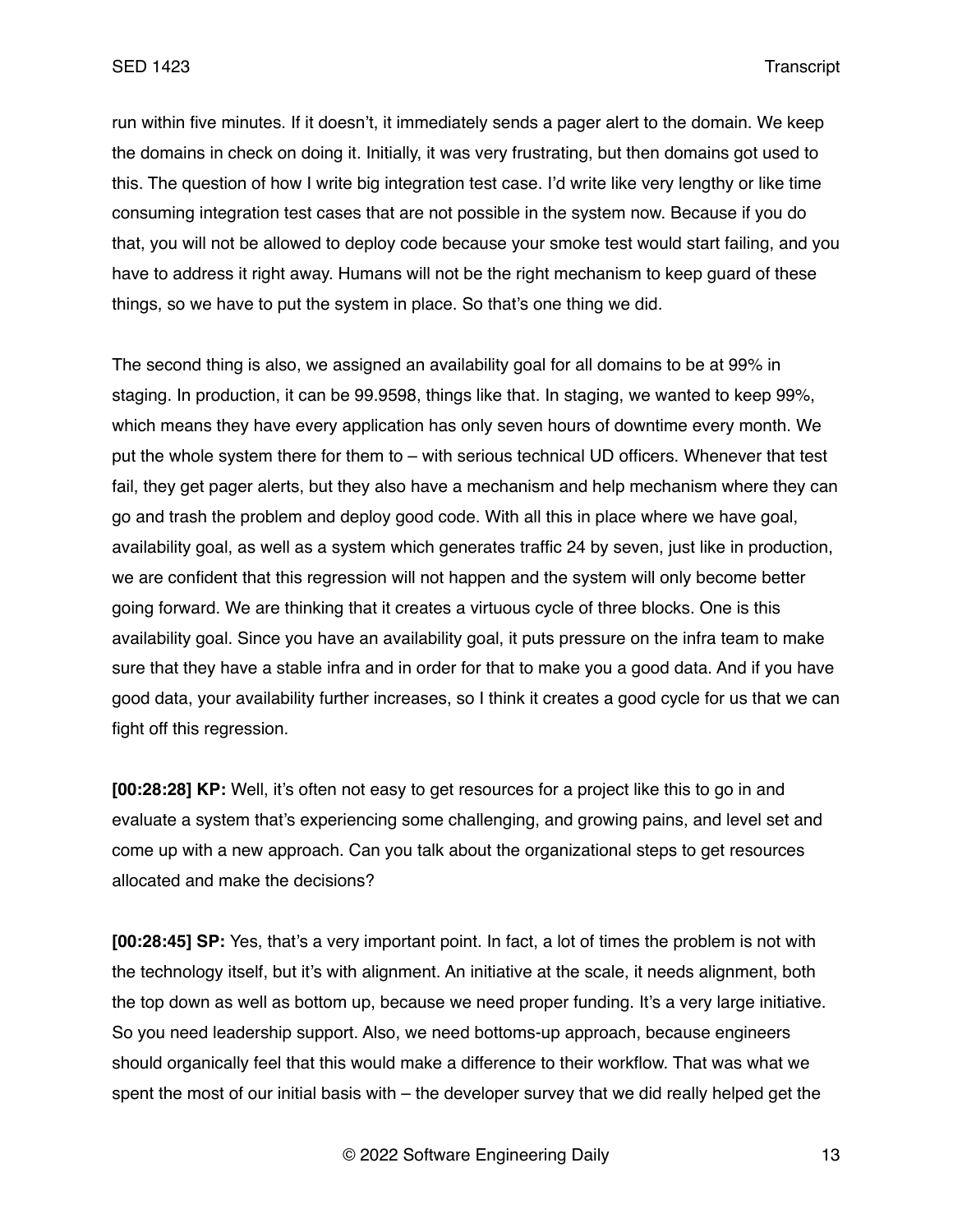attention of our senior executives from our CTO and our CPO, that they understood that this has to be addressed. Once we got that support, that made our life easier.

I think this is a general suggestion that I would give to anybody who wants to do big initiatives in a company is to make a good case so that you get buy-in from senior leadership, but then also understand what happens at the ground level so that you have this top down as well as bottoms up alignment. That is very critical when you start an initiative. So in my case, as I told you in this initiative, the survey really helped us to set a very good story. We are able to build a very good story with a senior executives saying that this is the biggest frustration and then they were aligned. Once that alignment happened, the next job was to go and work with the engineering crowd and make sure that what we are doing is the right thing to do.

We in fact started the initiative itself only after we got this alignment on both sides, and **[inaudible 00:30:07]** our CEO was very particular about one thing called velocity. He was very pedantic on this point that release, like velocity is very important for a company. When you have the support from the CEO itself, who is all about like faster deployments, good developer environment and developer productivity, it makes your life even more easier. Fortunately, for this initiative, we had the support from the top level, which helped us navigate a lot of organizational challenges and put the team in place.

**[00:30:35] KP:** Are there any metrics or KPIs you can point to that demonstrate the success of the efforts?

**[00:30:43] SP:** Yes, I think I have. There are a couple of things I can say for example, today, 90% of our integration testing happens in staging. In the past, it used to be very random, sporadic, like some domains used to have 40%, some use to have 80%, 60%. We didn't even know the numbers for some domains. Today, across the board, we have about 90% of integration tests run in our staging environment. Our pass rate is at 95%. It was 70% last year when somebody does our testing and staging. Every person here in past state has a multiplier effect, because of the time you save of developers going and looking into this flaky test. That is a big win. Also, I would say a lot of the sanity testing, developers used to offload it to production and just wait and see what happens. Now, very, very small amounts of sanity testing happens in production, and mostly read-only use cases.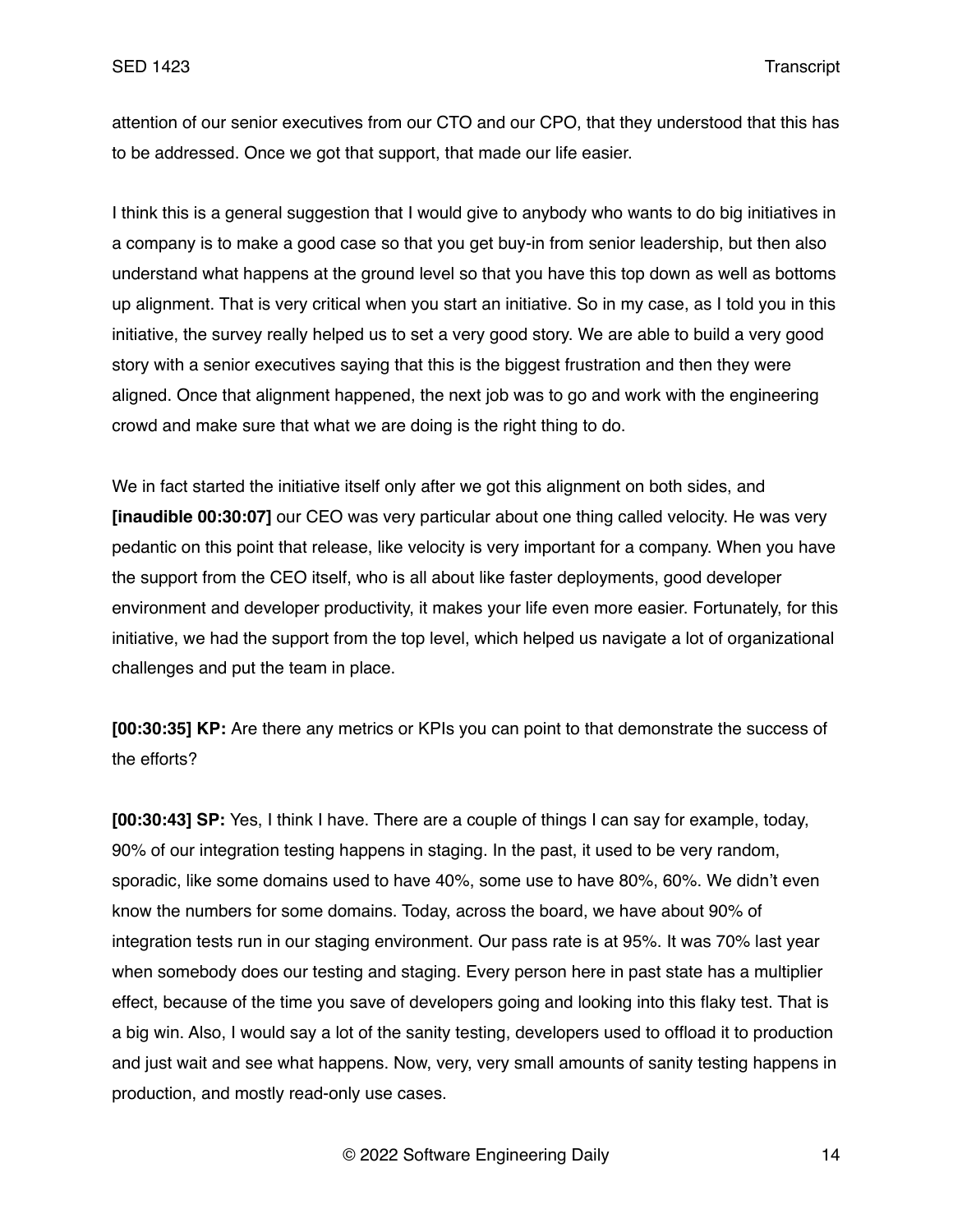Another bigger change I would say is our native apps. iOS and Android apps used to be a threeweek release cycle in the past. Now it is a weekly cycle. I mean, there are many things that contributed to it, but having a proper staging environment was one of the key reasons we are able to achieve this weekly releases now. Our customers will be able to get features more quicker, bug fix can go to our customers more quicker, especially in the native app world where we don't have this control of deploying in the cloud and users immediately see. I think these are some of the things that I can point out.

**[00:32:05] KP:** I don't know if this effort now goes into maintenance mode or if you have some vision for other milestones to hit. What's the future look like?

**[00:32:11] SP:** No, no, it will not come in. As I told you, right, our goal is to fight off regressions. If you are to fight off, that needs to be a dedicated team that always works on this. Just like how in production, right? We have a full dedicated team that works in staging. Our first goal is to allow zero regression and our operational efficiency. Our availability number currently – I mean, I didn't cover that in your last question. For example, our availability on staging was like 55% in early 2020 and now it's close to 96%. We wanted to go to 99%, so we still have to put efforts. We are still working on some parity gaps in staging, because new things keep coming, new features come. We have a very exhaustive roadmap that we have to cover on features, and we need the data for those to be created. Our roadmap is pretty full for staging and it will be going indefinitely, because as I told you, like if you lose track of it, then you start regressing. We want to make sure that we put the building block in place, we also put a system to fight regression. Now is this, the engineering people to keep that system up and running and that's what we're going to do.

**[00:33:12] KP:** I'm wondering if you have any advice for any companies that are taking a hard look at their technical debt and assessing if they should engage on something like the project you did, and really formalize their environments in better ways. What are some key indicators to help me make a decision like that?

**[00:33:29] SP:** One thing I would say is that, a lot of organization look at more of the peripheral layers, on outer layers of application space and don't go deep into the platform, which is behind

© 2022 Software Engineering Daily 15